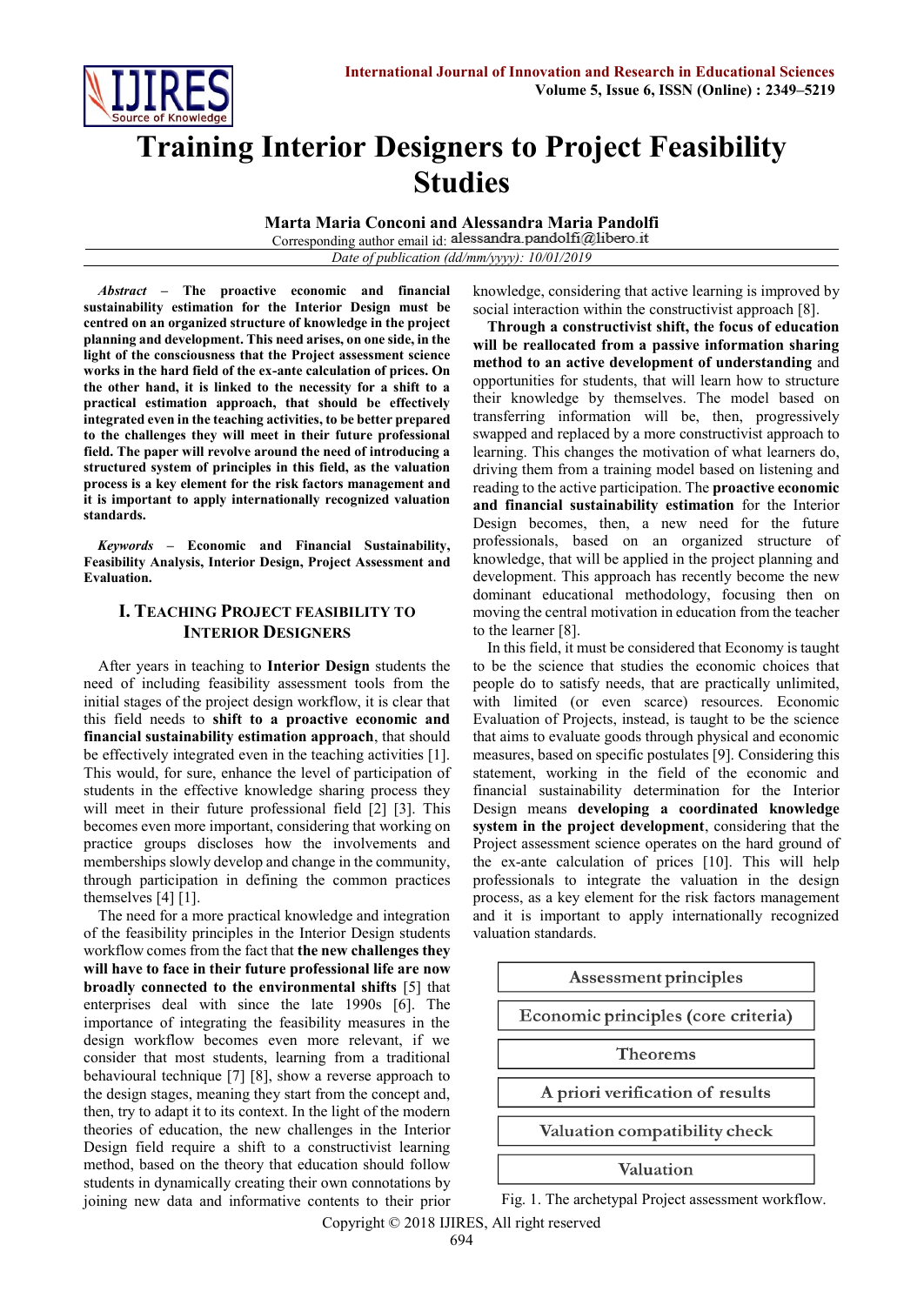

In the light of the need of determining a unique result at the end of the assessment process [9], it is important to teach students to refer to the general framework of the assessment principles, that are to be regarded during the evaluation activities [11], as recognized by the national and international professional field of reference.

Plus, the new communication tools (that also the International and European valuation standards suggest to use) and a project oriented approach [12] help students in learning in a more efficient way, as the new technologically mediated forms of communication in the educational context [13] enhance the direct interaction with learners and promote an insightful perspective on the new environmental challenges of the architectural field [5] [6].

This will help learners also to identify the real skills to develop in their education pattern [1] and to be better prepared to the challenges they will meet in their future professional field. In this framework, they will learn **how to use the assessment tools that can be applied in the different instances**, knowing which the limits of the paradigm, they are working in, are.

The **assessment principles** are to be based on the following postulates, as determined by the Assessment Sciences in the Italian tradition:

- An estimated value refers to the assessment goal(s),
- The prediction activity is intrinsically related to all the assessment actions,
- A price value is at the basis of the value judgment,
- Assessing means comparing,
- The value judgment must be objective and generally legitimate, this means it should be formulated referring to the principle of ordinary conditions,
- The value judgment must be transparent.

## **II. SETTING THE STRATEGY ON THE ACTUAL FEASIBILITY OF THE PROJECT**

Strategy is a military word, referred to the explanation of attacking plans in a fighting campaign. Feasibility studies in the Interior Design field are strongly connected to the **strategic planning of the investments**, for it is through the initial budgeting choices and the determination of the relevant concept costs that most of the decision-making process is determined. Planning strategies can be both an action related to thinking to the future, or controlling it, for planning means deciding in an integrated way. It is a necessary tool, for **introducing an organized decision system in an economic action**.

**Business and strategic planning** activities, which help decision makers to take fast and effective choices, are an extensive part of feasibility analyses for investments, and they should consider the key missions of any project for the following 3-5 years in a specific business environment. After defining the goals, these activities should determine the main **timespan** in which these objectives should be met. The strategic decisions taken in the planning stage will, then, drive the definition of budgeting goals, being their guidelines in terms of business goals and strategies. The result of the strategic planning activities is, actually, the determination of the Key Performance Indexes (KPI) or Key Success Factors (KSF), to be calculated considering the internal and external components.

Applying the principles of Strategic Planning Sciences to Interior Design activities is fundamental, for it helps designers to **take more conscious and effective decisions**, by elucidating the investment vision and its goals, which must be sustainable and will be assessed regularly, in order to fix any possible divergence that should be met in the operation period. The Strategic Planning Sciences, which were initially set in the Business Management field, have been extensively applied also to other sectors, such as the Urban Planning approaches, with significantly positive results, introducing a new way of envisioning the mission of Strategic actions in the strategic management of policies and urban planning tools.

In this way, the **theories about economic cycles** in the production field have been extended to the analysis of urban cycles, through the tools of the Strategic Planning, an approach that was extensively applied in military and business actions. This approach became an important tool for the Urban planning management in the late '70s, but it came to tangible effects only in the '80s, after the City Council of San Francisco adopted a Strategic Plan for its metropolitan area, introducing an actual revolution, compared to the tools that were used in that period (e.g. zoning, quantitative planning, traditional plans). After San Francisco, many other cities adopted this new approach to Planning Policies, including Barcelona, which envisioned the changes implied by the 1992 Olympic Games through a Strategic Plan.

The innovative approach of the Strategic Planning was related to the need of explaining citizens that cities were not developing anymore in a linear way. The new economic situation, which was facing the initial stage of globalization, implied **a new complex system of relations**, that would have had significant impacts on the city development, influencing the actions of economic and social actors (stakeholders) involved in the process.

The Interior Design theories and applications could obviously benefit from this kind of approach, though it is to be said that the Strategic Planning concepts are already sourced in this field, but only in an implicit way. Applying the concepts of Strategic Planning, developing a complex and complete design process, including investment strategies from the initial stages, could lead to more effective solutions.



Copyright © 2018 IJIRES, All right reserved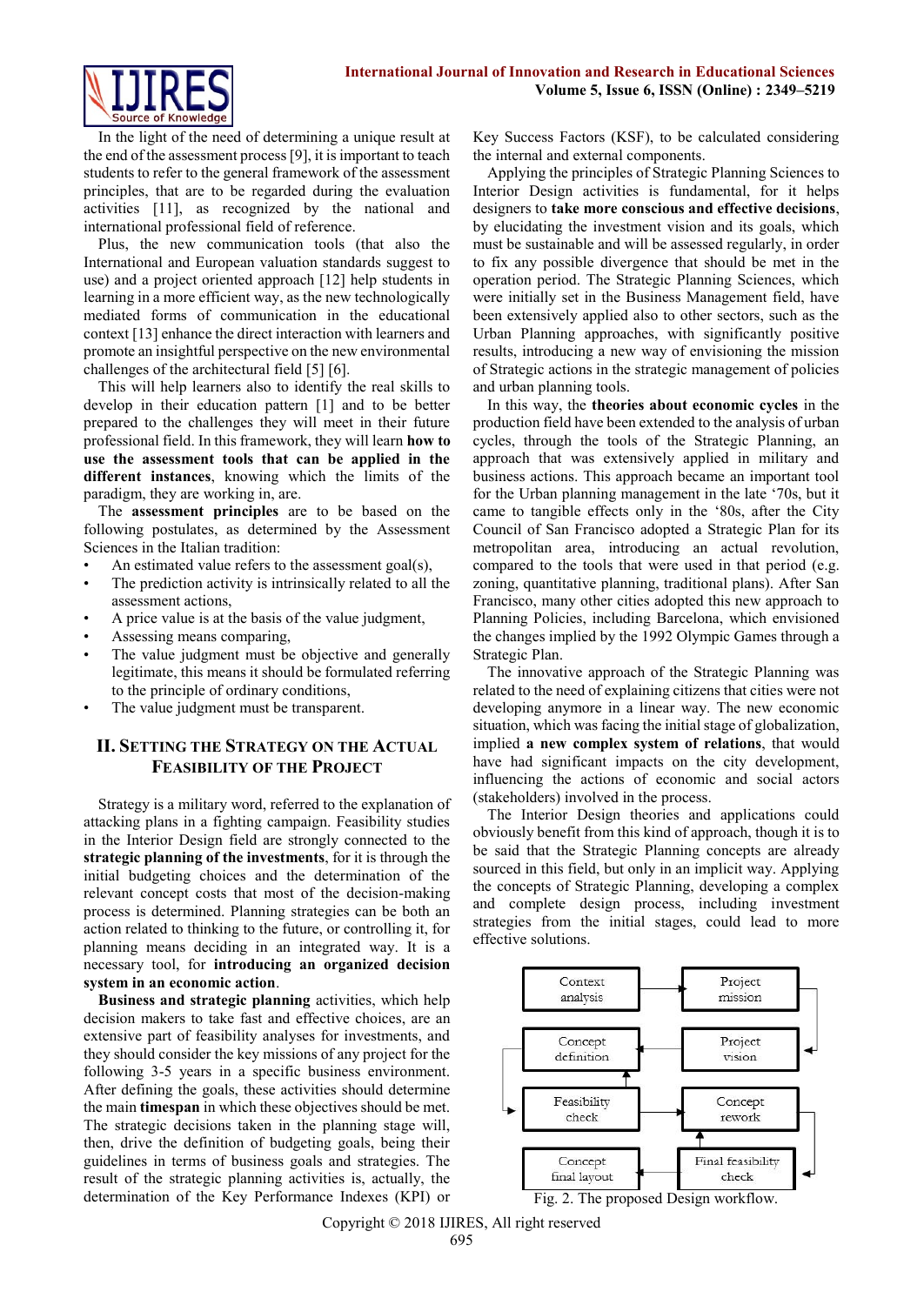

#### **III. THE SCIENCE OF VALUES ASSESSMENT**

The Project assessment science, instead, is a discipline that was created to reply to the need of controlling the economical unequal distribution referring to ancient cadastres, preceding the geometrical formulation of the registered goods [10]. It identifies different types of values for goods [11]:

- Costs values (referring to the production and carrying out activities concerning goods),
- Market values (referring to the most probable exchange activities concerning goods in a typical reference market),
- Prices (referring to actual exchange activities concerning goods in a market).

The element that makes the assessment so problematic is that **no valuation can be performed without market data**, as the market analysis is mandatory [9], and it should be consistent [11]. Every assumption about the investment choice in the real estate market should preliminarily and essentially consider that the real estate market is sensibly different from the ideal model of the perfect and pure competition market [11]. The price evaluation is a typical market action (where demand meets supply), but, in some instances, prices cannot be determined by the market itself [9]. That is why the Project assessment sciences work on, on one side, the estimation methods and procedures, through which it is possible to determine the value of goods (real estate or not) and of rights on goods [10]. On the other side, it works on irreproducible goods, which are the typical objects of estimation procedures, as it is difficult to determine a market price for these goods as meeting point between demand and supply.

In the light of the fact that **valuation means determining a judgement**, a calculation, or a balance, the value of an economic good is related to its utility and to its rareness, and it could be expressed as [11]:

- Use value, meaning that the value of a good can be established in terms or utility, or better that it depends on the relative use of assets;
- **Exchange value**, determined in terms of actual or potential exchange activities that could take place in a specific market.
- **Estimated value**, that is strictly related to the valuation activities.

The use value includes the so-called affection value [14]: it is, then, subjective (it depends on the use that a person does of it) and it is related to the utility (extrinsic feature of assets). The exchange value is the price measured referring to money/other goods, during an exchange action (barter, sale, credit, and so on). The estimated value [9], or value judgment, as a final point, is strictly referred to the moment/period in which the assessment is happening [10].

The **estimated value**, as defined in the Italian traditional valuation methods, could be, then, assessed in terms of the most probable [15]:

Market value, which is the most probable exchange value of a good in a typical market situation, or better, the predictable amount, for which an asset or liability should exchange, on the assessment date, during an exchange happening between a willing buyer and a willing seller, in a so-called 'an arm's length transaction', after proper marketing; in the deal, the parties must both act knowledgeably, prudently and without compulsion [16],

- **Cost value**, that is related to all the production or replacement costs of an asset; the replacement cost value is aimed at calculating the total cost of replacing an asset, generally in its present morphological appearance and in accordance with suitable regulations and legal requirements. The replacement cost value includes payments for professional fees and, for tangible assets, considers factors related to the construction process of a replacement asset (which may include expenses related to demolition, debris removal and other similar constructing factors) [16],
- **Capitalization or income value**, which is calculated through to the income approach, which delivers an proposition of value by translating future cash flows to a single present value. Using the income approach, the value of an asset is calculated by referring to the value of incomes, cash flows or cost savings generated by the asset itself [16],
- **Transformation value**, that depends on the transformation activities that could be related to an asset; it must meet three base requirements, as the redevelopment must be legally acceptable, technically feasible and economically convenient,
- Substitution value, which is estimated when the reference asset is unique or too rare, then, a substitute good (with the same utility level) is appraised and used to establish the value with an extensive approach,
- **Complementary value**, that represent the value of a part of a divisible property.

For a professional in the field of Interior Design, **assessing a project** in its initial stages means:

- Understanding if it is **legally permissible**, using the tools of a legal due diligence, to check all the documents available on the investment and define the permissible uses,
- Understanding if it is **technically feasible**, in terms of structural and technological activities, defining the main design features and timing,
- Understanding if it is **economically sustainable**, calculating the total costs and the construction costs and determining the market analysis and the market value of the investment.

Some of the main **evaluation techniques** that an Interior Designer can apply **in the initial stages** are:

- For the **sustainability analysis**: environmental, social and economic feasibility of the design strategies,
- For the **feasibility analysis**: technical and legal feasibility determination through specific assessment methods, related to the project specific features,
- The environmental impact assessment of the design choices and the determination of the **ecological footprint** of the project,
- For the **economic and financial performance** analysis of the investment:
- Budgeting analysis,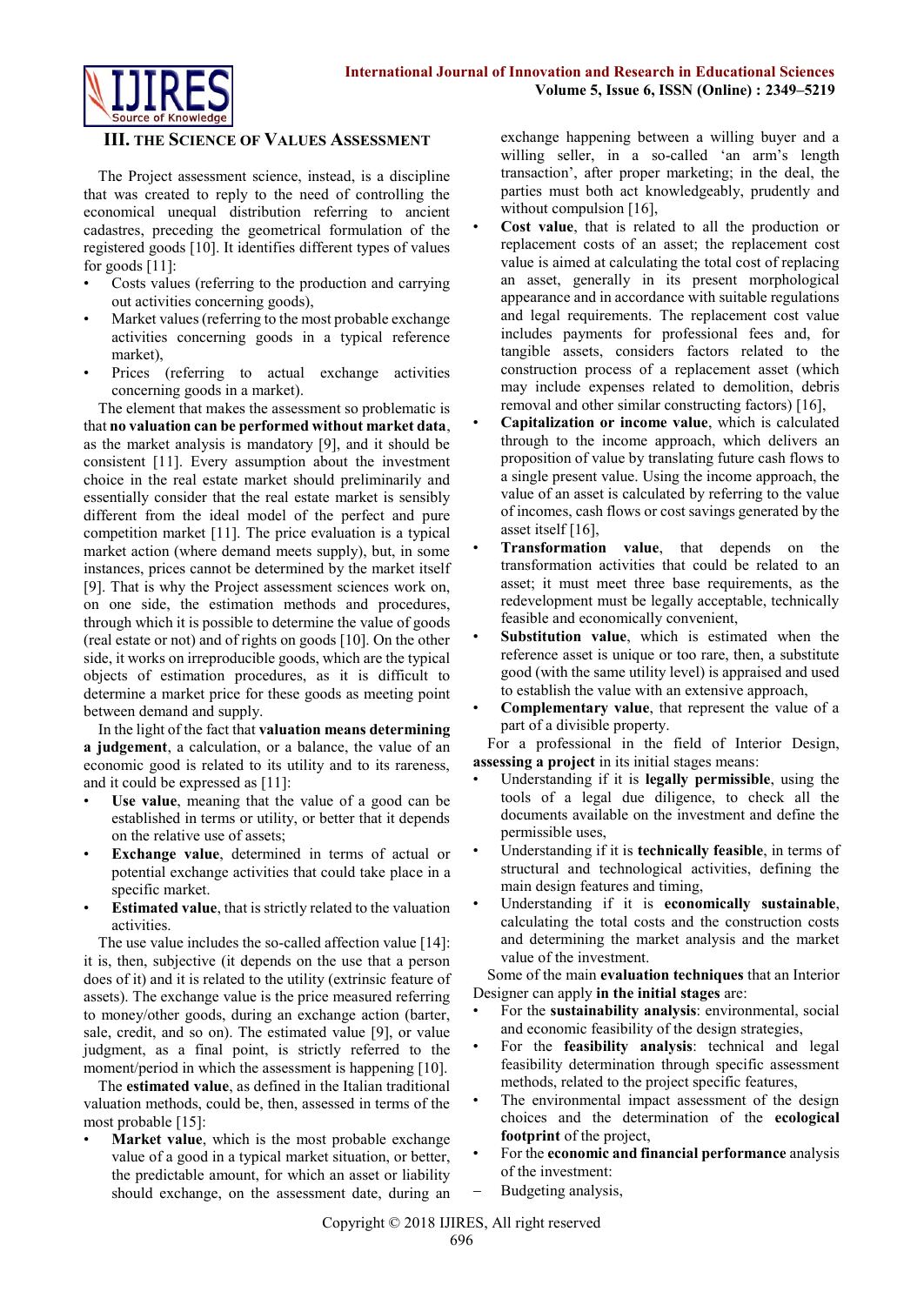

- Business planning,
- Convenience analysis,
- Cost-opportunity analysis,
- Cost-revenues analysis,
- Cost-benefit analysis,
- Cost-utility and/or cost-effectiveness analysis,
- Life cycle costs analysis;
- For the **market analysis**: D&S, trends, stocks, absorption analysis and so on;
- For the **building performance analysis**: energy, resource use, maintenance, and other similar assessment methods;
- For the project management analysis: works scheduling, Gantt, and so on;
- For the **holistic evaluation**: multicriteria analysis, multidimensional analysis, and similar approaches.

In the initial stages of the design process, the fundamental outcome to reach is the **determination of the feasibility and the convenience** of the proposed solutions, comparing them with the possible alternatives and options available in each specific instance. Training Interior Designers to ponder these elements as initial conditions of the design process, instead of considering them only after the preliminary proposal is set, to validate their choices, could significantly change the way a project is developed. In the actual practice, Interior Designers consider just few legal, technical and economic parameters as possible drivers of their choices: starting from a wider set of project factors can reduce the recursive need of changes and modifications, that the following design stages usually imply. Such an approach could also reduce the need for possible modifications to the design strategies and the official documentation, that are usually implied during the construction stages, for a wider informative base in the initial stages can help reducing the uncertainty levels, that any design process involves.

The need for assessment tools is usually related also to the following stages, when monitoring the progress levels can be a crucial factor in the determination of the final success. The **main evaluation techniques** that a professional in the field of Interior Design can rely on **in the construction and pre-operation stages** are:

- Construction costs analysis and control (during and after the construction stages),
- Design development control techniques,
- Variances from the feasibility analysis,
- Final testing.

The role of the Interior Designer during the construction stages can be determinant, though it is usually the Project manager that is called to check that the design strategies are correctly executed. The important contribution of the Interior Designer is related to the capability of adapting the design original strategies to any modification that the contingent instances might require. This is the reason why a solid training towards the topics of feasibility can be determinant for the education of future professionals, since this will **reduce the uncertainty** level during the planning of the investment, the design process and the construction period, but it will also help the designers find immediate and efficient solutions to any change that should be required in the construction process. Training Interior Designers to react with immediate and conscious answers to any contingent instance, that should rise during the construction process, is another positive outcome of teaching them the feasibility concepts and principles.

The role of the Interior Designer can be even more significant **during the operation and maintenance stages**, considering that, as professionals, they could be called to use their knowledge background to manage the actual use of properties and adapt any elements to the needs of their users, that should rise during these phases. The main evaluation techniques, that they can use in these stages, are:

- The operation costs analysis and control,
- The operation performance control,
- The maintenance operation analysis and control,
- The maintenance operation timing analysis.

Another basic moment in the life cycle of the built environment, in which the capability of an Interior Designer to apply the principles of feasibility could be determinant, is the tricky steps related to the decision-making process, when a property needs refurbishment. It is a crucial moment, when the investor is called to **decide, whether it is more convenient to invest in the refurbishment** of the existing structure, or to fund a new development. The main evaluation techniques, that an Interior Designer can apply in the refurbishment stages, are:

- The end of operations analysis, to determine whether the project is:
	- Legally permissible: concessions and permits, remediation operations, and so on,
	- Technically feasible: safety, and so on;
- The demolition phase analysis: demolition plan, costs, disposal program, impact assessment reporting, and so on;
- The disposal/recycling/re-use feasibility analysis, , to determine whether the project is:
	- Legally permissible,
	- Technically feasible,
	- Economically sustainable.

In this sense, the Feasibility assessment should consider also the **complex relations between Micro and Macro parameters**, checking that the Project scales are correctly considered and that the different levels are properly integrated in the final layout. This will result in a more conscious determination of the actual feasibility of the concept, that should ensure an higher level of effectiveness to the decision-making process, reducing the chance of any potential change that should arise during the construction and outfitting stages.



Fig. 3. The decision-making process in the Project assessment workflow.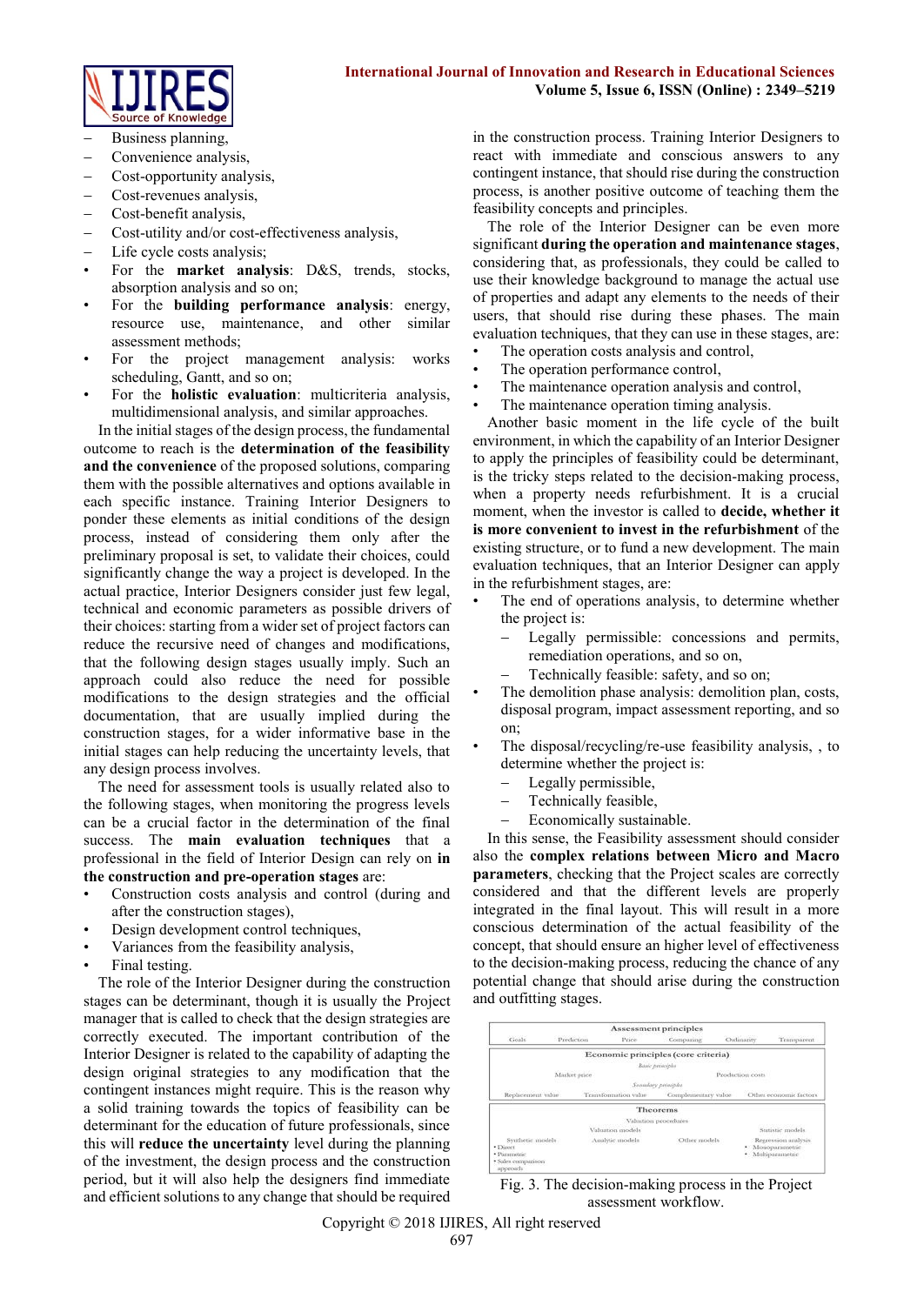

#### **IV. THE NEED FOR A UNIQUE METHOD**

The International Valuation Standards Council (IVSC) is an autonomous, non-profit, private organization. Its aims are to underpin the global assessment sciences and professions and the related activities by [9]:

- Emerging high-quality international standards and reinforcing their acceptance and practice,
- Helping partnership and support among the member associations,
- Cooperating and conjoining with other international institutes,
- Operating as the international representing organization for the Appraisal professionals.

To reach its goals, the IVSC gives top significance to defending the public interest. Considering the increasing need for assessment standards in many areas and markets of the last two decades, the IVSC decided that its sections and organizations became unable to provide the acceptability and the tools, needed to meet these new challenges [9]. Why is valuation so vital even for the Interior Design? **The valuation process is a key element for the risk factors management in the project planning and development** and it is important to apply worldwide recognized standards (even if they are not directly related to this field), for it is crucial to have an organized and structured set of data for the funding decision [17]. The next advances in this course is the determining of Automated Valuation Models (AVM), a technology that can simulate the work of a valuer to an acceptable reliability degree for certain purposes [11].

One of the most significant elements of shortage in the Interior Design field is **the lack of connection between the project concept and the determination of its economic and financial sustainability** [10]. The ideal process should revolve around a feedback scheme, in which the concept is determined and then analysed in terms of legal, technical, and economic feasibility, to fix any possible setback. This recursive activity should last as long as the final concept is determined to be perfectly feasible [17].

One of the most powerful tools in this sense is the **Discounted Cash Flow Method**, as the designer should always refer to the need of creating value through the project development [11]. This is true in the light of the fact that all real estate properties should be valued using the market value, that is the assessed sum to which an asset or liability should exchange, on the appraisal date, between willing buyers and sellers in an 'arm's length transaction', after appropriate negotiation, in which parties had each acted 'knowledgeably, prudently and without compulsion'.

## **V. A POSSIBLE MODEL FOR THE PROACTIVE PROJECT PERFORMANCE DETERMINATION**

The Discounted Cash Flow (DCF) Approach can be used for determining the potential net incomes (resulting from renting a property in a convenient period of use), the market value of an asset (considering the regular continuous capitalization of net incomes in the useful stage of the investment), and on the discounted return of net incomes (cash flows) on the assessment day. This same method can be used, also, for the determination of the hope value of properties [9], that be used only if the land being valued have permits approved, in accordance with the "Phase 2 Manual" edited by the European Central Bank [18].

The **Discounted Cash Flow** (DCF) analysis is, then, based on the **following activities**:

- **Investment costs and revenues appraisal**, for the verification of all the entries about costs and revenues that will intervene on the entire extent and implemen- -tation of a project/investment;
- **Cash Flow representation**, in the reconstruction of the cash flow, or rather capital flows (inputs vs. outputs) of a project in its implementation;
- **Discount rate calculation**, to actualize the interven--tion costs and revenues, influenced mostly from money costs, inflation, and the project risks (e.g. WACC);
- **Determination of the economic performance criteria** (e.g. NPV, and IRR),
- **Final choice** in terms of convenience judgment.

The Unlevered Discounted Cash Flow Analysis (represented by incoming streams that promoters and investors can benefit from) is aimed at determining operating incomes, that are calculated on the cash flows, after deducing the financial fees payment and the liquidity coming from the investment development, concerning all the funding potential components (equity and debt). In details, on one hand, to **discount cash flows**, the Weighted Average Cost of Capital (WACC) can be introduced, corresponding to prospect capital revenues (both on equity and debt) and, on the other hand, net values for the operating capital for promoters can be determined, calculating the capital rate for all the investors, deduced of the market price of all the debts [19].

This method was tested in different regular Bachelor of Science courses, but also in a workshop experience offered during the sessions of the Athens Programme. In these **intensive courses**, students with no background in the design and in the financial fields were called to develop a DCF model, based on an Interior Design project, they created under the supervision of the teaching team. The recursive approach to the development of an Interior Design concept helped student to understand how the economic and financial parameters can significantly influence the result of their project activities.

The Athens workshops are usually planned on a week basis, offering students intensive courses in which they can learn how to develop significant scientific experiences. In this case, the week program was aimed at **providing students with the basic concepts of business strategic planning for the Interior Design**. Therefore, after a quick introduction to the main topics of the course, students were immediately called to develop a concept (starting from a simple situation, designing a new layout for an office property provided by the teaching team) and, concurrently, to create spreadsheets models for the business planning activities, starting from a given template. In this way, students could experience a more conscious way of deciding the main factors of their concepts, for choices were made and tested starting from their budget assessment,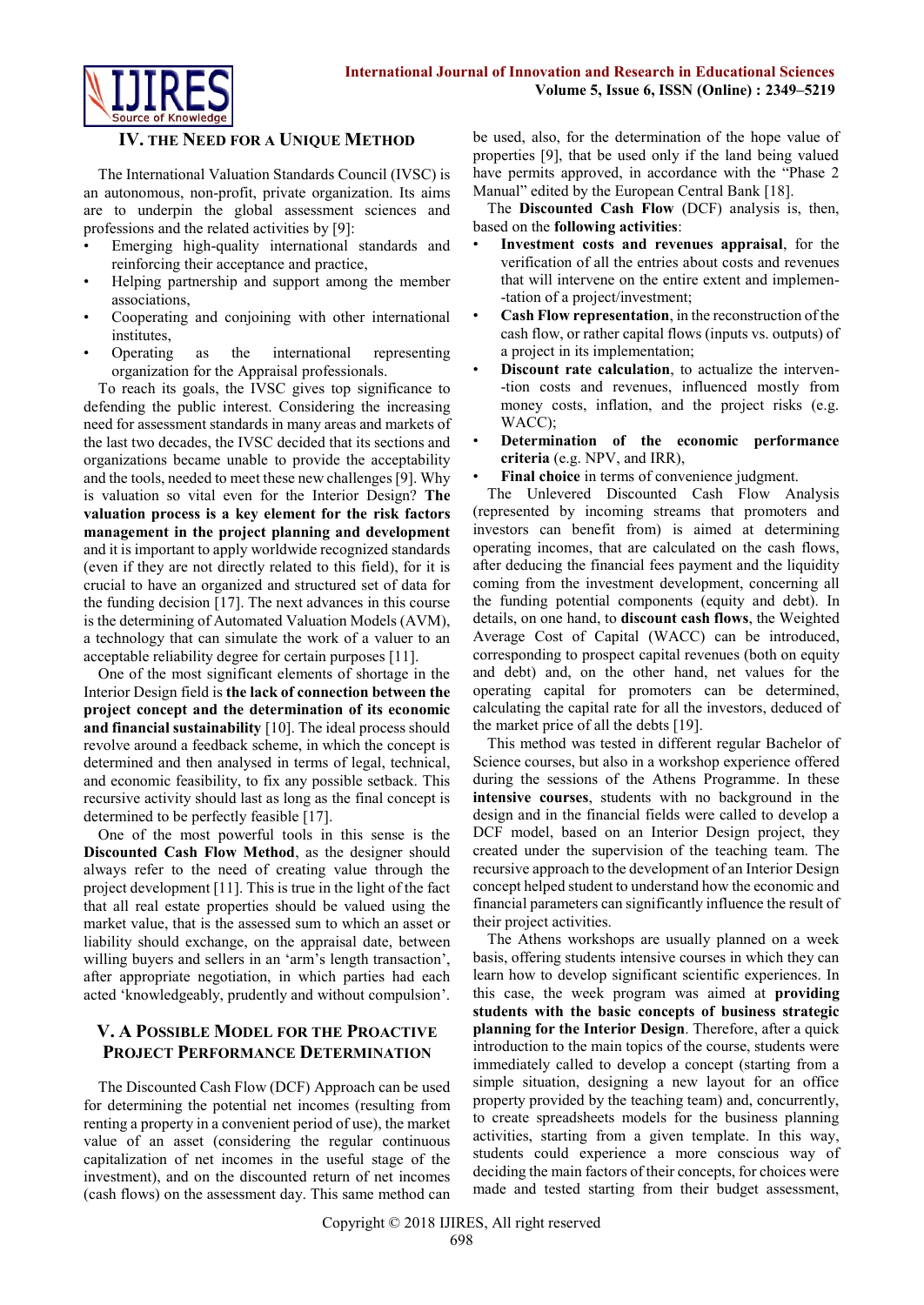

considering that the initial factors (e.g. investment sources and potential income flows) were firstly predetermined by the teaching team. The initial layout was developed after learners were introduced also to the basic elements of Interior Design theories for office properties, through their main principles and some case studies, including the most important methods of costs and revenues computation.

After completing the first layout draft, students were, then, called to **improve their concepts**, by recalculating the possible revenues, after a proper market analysis, considering factors, like the average demand level in the area, main absorption times for office properties, normal renting fees in the relevant market segment, and so on. After redetermining the initial potential revenues, students could use the collected data, in a feedback process, to redefine some elements in their concepts, such as the initial costs computation, after improving their layout selections.

The process was repeated different times, **progressively adding different elements of recursive recalculation of costs and revenues in the procedure**, to give students the chance and the time for learning by doing how to use the most important decisional factors. Essentially, learners retuned the concept 4 times from the initial layout, including, time by time, a more accurate market analysis for the calculation of revenues, some different uses and investment choices (to promote the comparison with some possible alternatives to the initial statement), setting different options for the budget given by the teaching team and offering alternative layouts to the future customers.

# **VI. CALCULATING COSTS FOR A COMPLETE PERCEPTION OF THE PROJECT EFFICIENCY**

For every project concept, it would be interesting to **create different development scenarios**, to determine when the economic and financial balance is met in different conditions, considering costs and management alternatives [20]. Calculating the cash flow model can imply different approaches to determine costs and revenues [15].

In terms of **costs**, the factors to be calculated, to determine the cash flows, are:

- The total value of the investment, assumed as the aggregate value of construction costs, based on the specific function and typology (residential, commer- -cial, offices, hotels, museums, convention halls, industrial, schools, social, parking places, paved areas arrangement, green areas arrangement, demolitions), using a synthetic procedure for the comparative assessment of costs;
- Maintenance costs for ordinary and extraordinary operations, computed after setting a proper plan;
- All sort of taxes in the local system, applied on property, added value, incomes, and any other likely pertinent duty, raising from revenues/assets; the Valueadded tax (VAT) should be calculated concerning the proper taxation level in the area;
- Direct management costs, to be assessed considering any specific operational alternative, shaped for the designed concept, using a pertinent approach;
- Operating costs, referring to the whole investment

useful time.

Referring to this last set of factors, **total operating costs** should be considered both in the construction phase, in the management stage and in the intermediate phase between construction and management. **For the construction period**, total operating costs should be calculated by assessing values connected to (predicted using the probable work progress function):

- Urban planning fees, charges and taxes during the construction period, when applicable after the specific regulation;
- Construction permit costs, calculated referring to the relevant local parameters;
- Professional and Project management costs (design, legal issues, safety, contracts and works supervision costs), calculated in a proportional way, or considering the allocation usually stipulated in comparable activities (e.g. project financing), concerning the relevant laws [21] [22] [23];
- Unpredictable costs, appraised as bearable share of the construction costs [21] [22] [23].

**In the management phase**, total operating costs are to be determined as the assessment of charges connected to (considering separately a proper volume of sales and rents):

- Asset management, linked to the property value, intended as its construction costs, except of demolitions, external works and the occurrence of the costs of land;
- Property e Facility management, in proportion to the total value of rents  $[21]$   $[22]$   $[23]$ ;
- Insurance costs, consistently based on the asset values (defined as its construction costs, without demolitions, external works and the occurrence of the costs of land) and linked to the value itself;
- Brokerage fees for sales (with or without internal layouts, based on the concept development), proporti- -onally computed to the transaction price, or to the total value of the investment, including demolitions, external works, the occurrence of the costs of land and any operating costs in the construction phase;
- Brokerage fees for rents, to be assessed as a percentage on the new rent contract.

**In the intermediate phase between construction and management**, total operating costs are calculated as sum of the related percentage, composed by the proper proportion of work progress, or sales and rents of assets, concerning the management expectations.

# **VII. CALCULATING COSTS THROUGH A SYNTHETIC METHOD**

Total construction costs can be calculated using **analytic or synthetic methods**. The first group is typically represented by building costs estimations and bill of quantities, and the second one is, instead, referring to all the techniques that can determine by comparison the calculation starting from an aggregate price reference (total or partial construction costs).

Choosing the right method depends mainly on the source and the kind of information available, referring to the

Copyright © 2018 IJIRES, All right reserved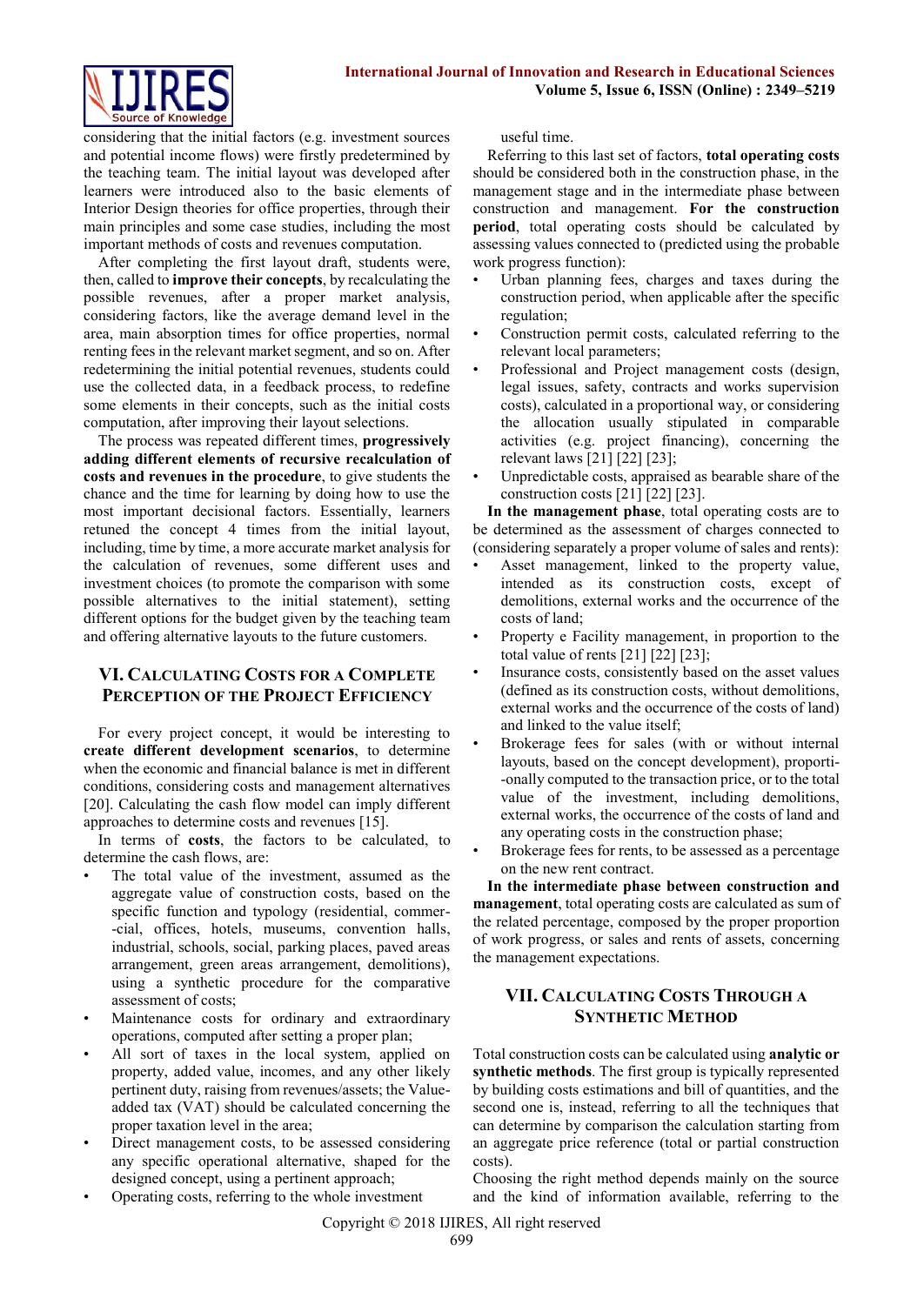

concept stage, and to the goals and the tools that can be used, with a final consideration on the time that the two different technique families require.

In the second techniques group, it is interesting to consider the so-called method of '**buildings typologies**', that is referred to the use of specific price lists, divided into different building categories, depending on the relevant features of structures and final works. These lists usually include also data on the number of years of construction for the annual percentage of work progress.

Determining the Economic Value of concepts in the initial stage can refer to the **comparative analysis of prices of buildings typologies**. In this field, the primary tool available in Italy is the price list provided by the Board of Engineers and Architects of Milan. It is printed in a specific hardcover book, edited by the Typography of the Italian Civil Engineering Authority (Tipografia del Genio civile italiano, DEI), and regularly updated. This prices list covers the main typologies, allotted in functional groups (residential, offices, industrial, public, extraordinary maintenance, urbanization, green areas, plots).

The primary target of this book is offering a tool for the assessment of the economic appeal of investments, thanks to a preliminary estimation of costs and timesheets, using the approach of parametric cost indexes. The **key data on construction costs**, included in this prices list, refers to:

- Construction costs and some related factors, that are detectable and accessible, concerning a specific time, in a determined related geographical and technical context;
- The reference sample, which represents the main function in the property and the basic technical and construction features of the structure;
- The comparison parameter, that is used to describe the intrinsic features of the concept.

Through these 'type structures', which represent some different structures and typologies, the appraiser can calculate the main economic factors of the investment convenience in the preliminary stages, using a **standardi- -zed parametric cost index**, concerning the archetypal size unit for the concept. The nature of the data included in project diagrams, with the relevant tables of costs, is such that reading it is very swift and intuitive.

The **available structure typologies** concern: residential buildings; office properties; industrial assets; public constructions (schools, hospitals, and so on); religious buildings; urbanization works (parking places, streets, and so on); external layout works (green areas, and so on); naturalistic engineering works (reclamations, slopes stabilization, and so on); extraordinary maintenance works (for residential buildings, industrial assets, and so on). Every typology is described using: a technical report with the main structure features, including area and volume parameters and technical drawings, describing the kind of works; time programming of the investment (GANTT); costs percentage of the main classes of works (structural works, finish works, and so on); parametric costs of works, concerning the archetypal size parameter, from which its validity limits can be determined.

## **VIII. ASSESSING REVENUES AND FINAL INDICATORS FOR UNDERSTANDING THE ECONOMIC CONVENIENCE OF PROJECTS**

After applying the computation techniques for the cash flow model to costs [15], the method will be completed calculating **revenues**, whose factors can be determined as:

- Revenues determined by rented assets, appraised for the specific concept, using average renting fees available in the local databases, or a specific Market value calculation using the Market comparison approach [16]; plus, for applicable contracts, the appraiser should use a proper calculation approach to determine the sales volume progress;
- Revenues determined by sold assets, assessed on the base of each concept option, using average selling prices available in the local databases, or a specific Market value calculation using the Market comparison approach [16];
- Annual incomes determined by the direct management of assets;
- Any other potential source of income;
- Value-added tax (VAT), to be applied using the reference percentage.

**Revenues for assets that are directly managed** must be computed on the base of the selected use, promoting different models based on the specific requirements of each function. Basically, assets that can be directly managed refers to functions that can create actual economic inflows to be inputted in the cash flow model, such as commercial activities, leisure enterprises, and so on. Based on the different kind of function, the elements to be calculated should include:

- Potential income volumes, estimated using the possible total number of users that could access the facility and the actual coverage percentage of the whole potential offer in the opening times of the year (e.g. for a restaurant, this refers to the total number of seats, multiplied by the number of serving shifts per day, then, the actual vacancy ratio should be assessed, considering average working says, in order to determine the actual volume of assisted customers in a year);
- Average revenues level, considering the kind of offered services and their average price, to be calculated as a single reference, or by determining different prices levels based on the main kind of available facilities;
- The total revenues volume will be, then, the multiplication of the total number of potential users in a year and the average price of the relevant services.

To define **weighty comparisons amid the economic and financial performance of multiple scenarios** [24], it is remarkable to identify development units and construction periods, determining shared progressive proportions for sales and rents from the first year of operating activities. It is also to be considered the chance of selling assets before the and during construction.

About results, the judgement should detect the **most profitable solution**, considering the economic and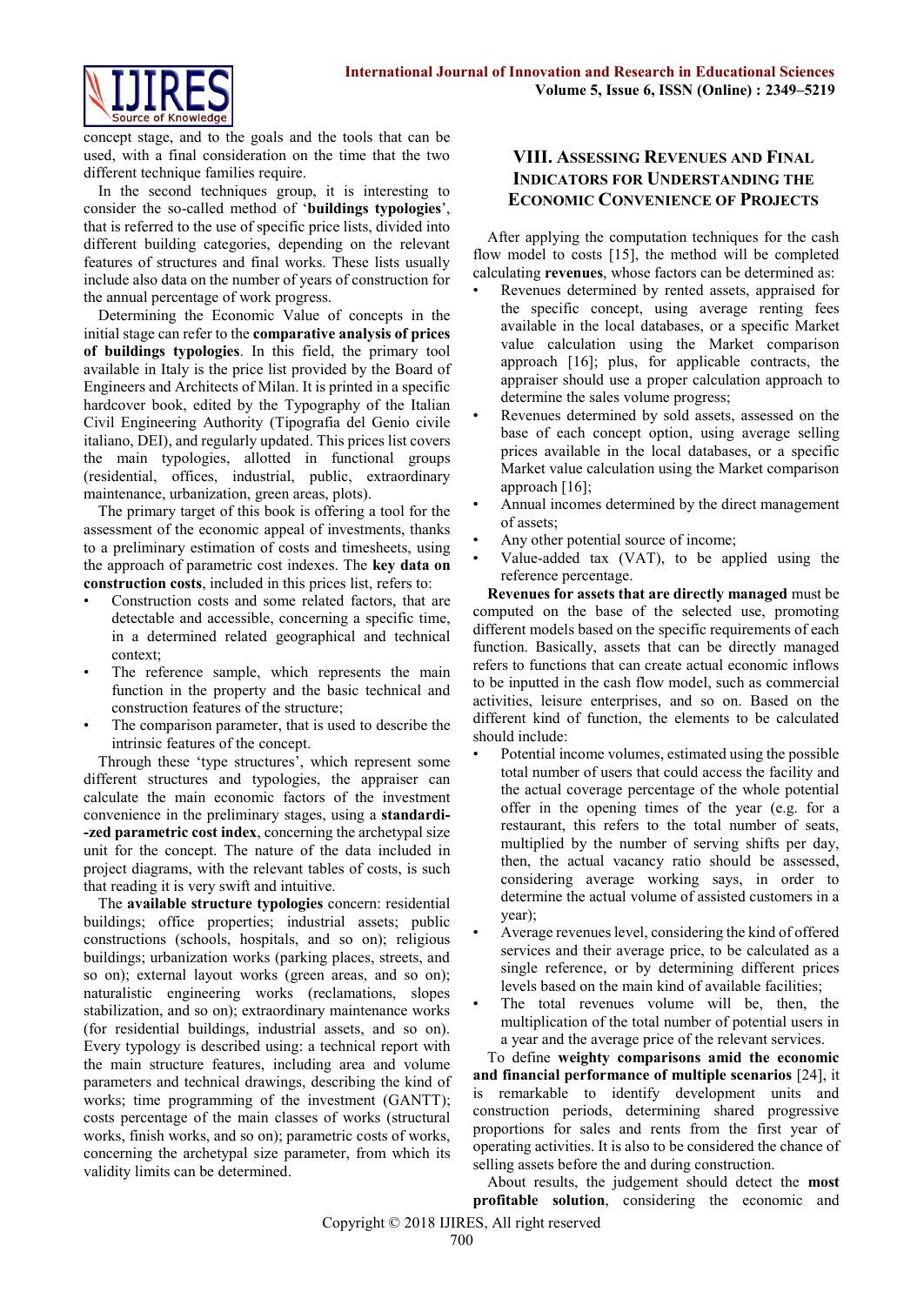

financial sustainability of investments, by calculating the relevant specific indexes: the Internal rate of return (IRR), and the Net present value (NPV). The pure index appraisal can be improved considering the results of parameters, computed subsequently and counting the analysis of economic trends, including inflation measures and the incidence of financial fees on the cash flows performance.

The same judgement should, then, consider, also, other issues, such as the acceptability of the conceived solutions. It should, then, consider, on one hand, the planned functions, that were described in the management assumptions for the Strategic Planning of the investment, and, on the other hand, the concept overview, based on efficiency measures, considering its capability of meeting the economic and financial sustainability of the intended investments.

In conclusion, another significant feature to be measured is the **effectiveness** in compensating the total economic and financial sustainability of investments, meeting the econo- -mic and financial balance, and the answer to the needs of all the possible shareholders. Essentially, the economic and financial sustainability of investments is a key factor for selecting the most suitable option between different alternatives: it is an effective measure, that is able to define the most performing configurations for investments, though it is not the only factor to be considered in a decisionmaking process.

#### **IX. CONCLUSIONS**

Assessing the economic and financial sustainability through a proactive approach is one of the challenges that will change the definition of the actual Interior Design trends in the future. The actual common needs, that emerge from a **3 decades experience in teaching** the Interior Design principles at the Politecnico di Milano, revolve around the demand for a systematized structure of knowledge, principles and standards, to be applied in the project planning and development, through ex-ante methods and approaches. The **subsequent development of the teaching method** will be established by promoting a more active approach in the Economic Evaluation courses, testing the efficiency of the learning skills of students.

This consideration is related to the need for a change in the actual estimation approach, which is taught as separate topic from the typical design workflow: **economic and financial evaluations should be effectually included in the process from the initial stages**, even in the teaching activities. Introducing the Economic feasibility considera- -tion in the initial steps of the design workflow will result in a recursive process, based on the concept of feedback. This can be an efficient answer to the challenges that professionals meet in their actual practice, considering that the assessment approaches are key factors for the risk factors management in an investment planning.

Including feasibility parameters in the design workflow since its initial stages, reverting the actual student approach, is fundamental to improve the traditional technique they are taught, **adapting to the new conditions that markets are now facing**. In this sense, as modern education theories illustrate, these new challenges could be better taken on through a constructivist process of active learning, which benefits from the social interaction and the new modern technologies of communication, included in the teaching experiences. This will result in **passing** from a passive approach, based on simply sharing information, **to an active method**, creating a system grounded in understand- -ing data and comparing knowledge and experiences through a group work.

This approach will change the driving factors in learning experiences, passing from an educational model, built on listening and reading activities, to an active technique, using participation to knowledge building and acquiring as main approach. The **focus** is, then, relocating the central drive in education **from teachers to learners**, letting them build up their own knowledge system.

This will help students of today, that will be the professionals of tomorrow, to integrate the assessment approaches and results in the design process, considering them as Key Performance Indexes or Success Factors. This is a fundamental element to recognize which are the skills any student needs to acquire in an interactive education path, to be better equipped to face the challenges that a professional can meet in his/ her practice.

The innovation in the traditional Interior Design approach could also benefit from applying the principles of the Strategic Planning. The reference to this approach is based on the consideration that the actual situation of markets implies a new attitude towards the design workflow. This means considering **the new complex system of relations that the actual system of stakeholder infers**, considering the new roles that economic and social stakeholders are called to play in the process. The benefit, that the explicit reference to this kind of approach can offer to the Interior Design field, is related to including investment strategies from the initial design stages, determining the main concept parameters and goals, leading to more effective solutions.

Therefore, in the courses, students were directly taken into the topic, and asked to create an initial concept, thought as a simple draft, including the main elements and functions determined by the intended mission and vision. This led to the design of a new layout for a property, whose main parameters were given by the teaching team. At the same time, students are called to prepare and compile spreadsheets models (using a given template), in which the business planning parameters were included.

This method enables students to conceive layouts in a more conscious way, immediately determining the feasibility of their choices, checking costs and revenues, while the concept is built up. They must **test the main factors of their concepts**, by comparing each choice parameters (mainly, costs) to the given budget, in a recursive approach, based on the need of continuously verifying each decision suitability.

After the budget test, they are called to check the initial factors of the concept, **measuring investment sources and potential income flows**, using the initial project data given by the teaching team. This will help them reworking their initial layout, by refining the rough information they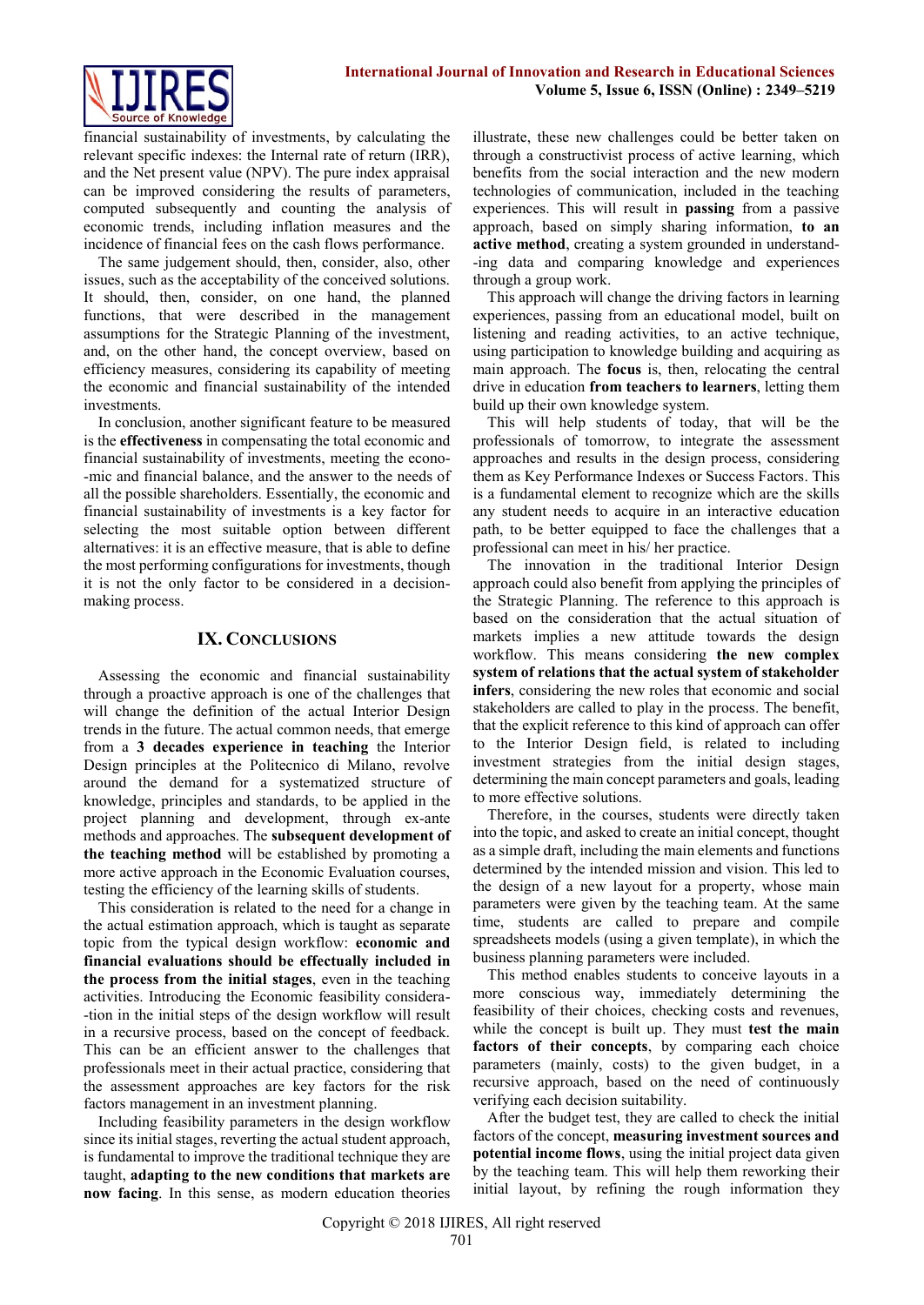

received, including the basic elements of Interior Design theories for the related function. Theories are taught starting from significant case studies, from which through the main principles are deduced, together with the most used approaches of costs and revenues computation. Any concept must be, then, created with a parallel alternative solution, a sort of 'backup plan', that should include elements and components replying to the main functional and technical requirements of the concepts, having a different economic impact on the final budget.

Both in the preliminary and in the final project stages, students were taught to **act with a fixed budget**, changing the qualitative and technical components of materials, or building and furnishing elements, according to the new qualitative needs, related to the different levels of prices corresponding to similar components, having different prices. This is generally one of the main duties in the role of the Project Manager, as main professional called to manage the design, construction and development stages in an Interior Design project.

The qualitative and technical components of a building or furnishing element must be considered lock, stock and barrel, including, therefore, their overall complexity. Professors must immediately teach students, as future professionals, that replacing a component in a concept must not be a superficial choice, based on colour or comparation, but it is a decision implying different intrinsic features of the finishing materials, or of the furnishing components. As conscious answer to contingent factors, it must reply to a functional check list, including performance, resistance to output in time, and economic parameters.

#### **ACKNOWLEDGMENT**

This experience was developed during different regular courses and Athens workshops offered by the School of Design (Scuola di Design) of the Politecnico di Milano in from the A.Y. 2013/2014. The courses were part of the regular Bachelor of Science program in Interior Design. The workshops were offered in the sessions of the Athens network (Advanced Technology Higher Education Network/ SOCRATES), an international program set up in 1996, that is now including 14 respected technical universities throughout Europe. Originally created through the funds given by the European Community to the Socrates Programme, its mission is promoting the exchange of students, professors and researchers within the network and inspiring the values of integration and cooperation, fostering innovative projects for the technological development of Europe.

The course of "Business planning with Excel for interior designers" (POLI26) was conceived as an intensive overview about the topics of Project feasibility basics for Interior Designers, using the experience developed during regular BSc courses offered in the Interior Design program of the Politecnico di Milano. During regular courses dealing with feasibility, students learn and apply the theories and the approaches related to viability of design concepts, creating their own spreadsheets and models for the economic planning of investments, through practical exercises specifically elaborated for their level of education. In this experience, students were given all the relevant information to be able to develop a concept, though they were not studying Interior Design in their education program.

#### **REFERENCES**

- [1] J. Bartolata, "From Academe to Industry: which academic skills matter ?", in *PEOPLE: International Journal of Social Sciences*, vol. 2, issue 1, 2016, p. 9-16.
- [2] G. Tinajero-Villavicencio, C. Pérez-Fragoso, "Engineering education: students' voices on their professional training", in *PEOPLE: International Journal of Social Sciences*, vol. 1, issue 1, 2015, p. 23-33.
- [3] A. Mishra, "Challenges in quality improvement of Engineering education in India", in *PEOPLE: International Journal of Social Sciences*, vol. 3, 2017, p. 254-260.
- [4] E. Wenger, *Communities of Practice: Learning, Meaning, and Identity*, Cambridge University Press 2001.
- [5] I. Maulana, C. Maharani, H. Aulia Aurisa, "Anticipating global climate changes by using Ecopedagogy in historical study in Indonesia University of Education", in *PEOPLE: International Journal of Social Sciences*, vol. 1, 2015, p. 31-43.
- [6] B. Baykal, "A new approach to strategic planning in entrepreneurial process: effectuation", in *PEOPLE: International Journal of Social Sciences*, vol. 1, issue 2, 2015, p. 1-18.
- [7] E. Stojanovski, "Adjusted pedagogy for teaching Statistics", in *PEOPLE: International Journal of Social Sciences*, vol. 1, 2015, p. 169-177.
- [8] A. Shukla, "Constructivism and integration of ICT: powerful blend of teaching – learning process", in *PEOPLE: International Journal of Social Sciences*, vol. 1, 2015, p. 82-90.
- [9] TeGoVa, *European Valuation Standards*, 2016.
- Y.S. Lee, "Sustainable Design Re-examined: Integrated Approach to Knowledge Creation for Sustainable Interior Design", in *International Journal of Art & Design Education*, vol. 33, 2014, p. 157-174.
- [11] S. Mattia, A. Oppio, A. Pandolfi, "The role of evaluation tools in urban policies for the development rights transfer/compensation: the isovalue maps for properties", in *Aestimum*, vol. 1, 2012, p. 201-219.
- [12] J. J. Rosales JR, F. Sulaiman, "Students' personal interest towards project–based learning", in *PEOPLE: International Journal of Social Sciences*, vol. 2, 2016, p. 214-227.
- [13] E. Djermanov, S. Kostović, M. Kosanović, J. Vukičević, "New forms of communication as constituents of Literacy: implications for Education", in *PEOPLE: International Journal of Social Sciences*, vol. 1, 2015, p. 709-723.
- [14] R. Liu, Y. Xu, "Ecologism in Interior Design", in *Asian Social Science*, vol. 4, 2008, p. 88-90.
- [15] S. Mattia, A. Oppio, A. Pandolfi, "Urban analysis and development studies for the area of the Santa Chiara Hospital in the city of Pisa (Italy): a comparison between different redevelopment options", in *17th ERES 2010 Conference*, 2010, doi: 10.15396/eres2010\_084.
- [16] International Valuation Standards Council, *International Valuations Standards*, 2016, available on the website https://www.ivsc.org/standards.
- [17] F. Scullica, A. H. E. Schoonbrodt, *Designing Designers: Office and Workplaces for Knowledge workers*, edizioni Polidesign, 2009.
- [18] European Central Bank, Asset Quality Review Phase 2 manual, 2014, available on www.ecb.europa.eu.
- [19] Royal Institute of Chartered Surveyors, *Best practice & guidance note for technical due diligence*, Goliardica Editrice, 2011, available on www.ricseurope.eu.
- [20] Royal Institute of Chartered Surveyors, *RICS Vluation professional standards*, 2012, available on www.ricseurope.eu.
- [21] E. Josey, *Real Estate concept: a handbook*, Routledge, 2015.
- [22] W. B. Brueggeman, J. D. Fisher, *Real Estate Finance and Investments*, McGraw-Hill, 2010.
- [23] G. Hawawini, C. Viallet, *Finance for executives. Managing for*